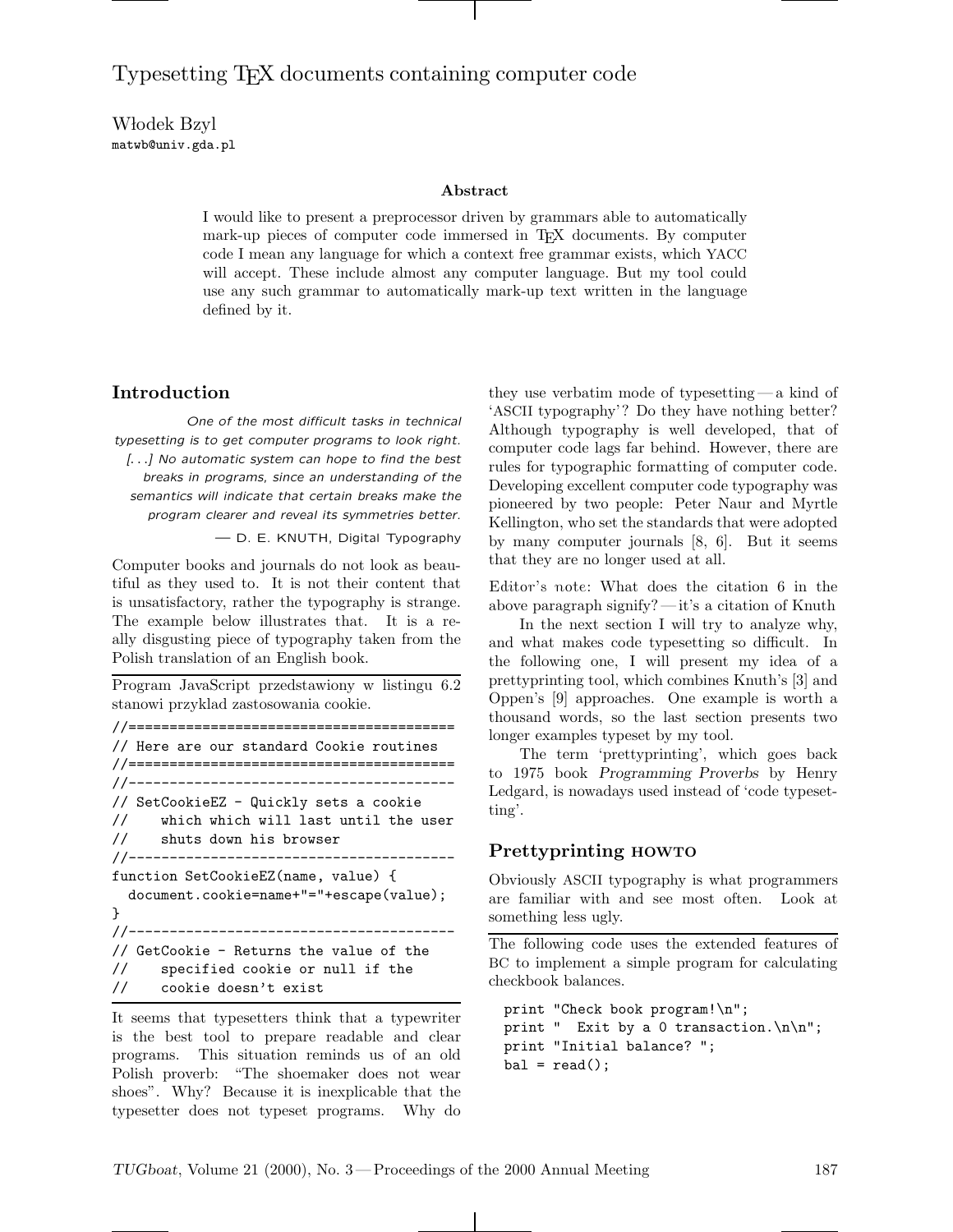```
bal /= 1;
print "\n";
while (1) {
  "current balance = "; bal
  "transaction? "; trans = read()
  if (trans == 0) break;
  bal -= trans
  bal /= 1
```
Although the structure of the code is clearly laid out, the beginner will have problems with recognizing the elements which are predefined part of the language. Adding some typography to this example solves this problem and makes the program clearer.

The following code uses the extended features of BC to implement a simple program for calculating checkbook balances.

```
print "Check book program!\n";
print " Exit by a 0 transaction. \n\n";
print "Initial balance? ";
bal = read();
bal /=1;
print "\n";
while (1) {
  "current balance = "; bal
  "transaction? "; trans = read()if (trans \equiv 0) break;
  bal −= trans
  bal /= 1
}
```
A simply bit of typography makes the difference. So the question is: why is it not used? Adding typography means adding mark-up to the source code. This makes the source for the example look like

```
The following code uses the extended
features of |\acro{BC}| to implement a
simple program for calculating checkbook
balances.
\startPP[BC]
\PPK{print}\PPbreakspace \PPS{"Check\ book\
\PPK{print}\PPbreakspace \PPS{"\ \ Exit\ by
\PPK{print}\PPbreakspace \PPS{"Initial\ bal
\PPV{bal}\PPequal \PPK{read}\PPbraceleft \P
\PPV{bal}\PPslasheq \PPN{1}\PPsemicolon \PP
\PPK{print}\PPbreakspace \PPS{"\\n"}\PPsemi
\PPK{while}\PPspace \PPbraceleft \PPN{1}\PP
  \PPS{"current\ balance\ =\ "}\PPsemicolon
  \PPS{"transaction?\ "}\PPsemicolon \PPspa
  \PPK{if}\PPspace \PPbraceleft \PPV{trans}
  \PPV{bal}\PPminuseq \PPV{trans}\PPforce
```

```
\PPV{bal}\PPslasheq \PPN{1}\PPforce
 \PPbackspace \PPparenright
\stopPP[BC]
```
We can see that it is not that simple. Markup requires consistency and time which people do not have, whereas computers have both. So, why not use computers?— it seems possible, because computer languages, unlike natural languages, are unambiguously described by grammars. So we can try to use grammars to control the process of marking-up code. For example, in C or PERL, one grammar rule for *statement* says that *statement* is build of the opening brace '{' followed by a *statement list* and the closing brace '}', which could be concisely written as:

*statement*  $\rightarrow$   $\hat{i}$  *statement list*  $\hat{j}$ 

Now, assume that we want to typeset braces on separate lines with *statement list* typeset indented between them

$$
\{\atop{statement\_list}
$$

This could be done in the following way: after recognizing the statement components, we typeset the opening brace followed by the newline; next we typeset indented each statement from the statement list; next we typeset the newline followed by the closing brace.

Editor's note: Propose above paragraph be replaced, to save enough space that the paper doesn't run to 6pp; wording would be (note that the operations described also appear later on): This could be done very simply once the syntactic element has been recognized.

However, prettyprinting is not that simple, because programmers use both syntax and semantics to make their programs clearer and more readable. This makes the task of building a wholly automatic prettyprinting tool impossible. Fortunately, the conflicts between syntax and semantics are sufficiently rare that it is acceptable to require the user to override syntax-based decisions when necessary.

# **Building a tool**

Many people have tried to formalize and implement the idea of prettyprinting. William McKeeman [11] was the first to present a prettyprinting algorithm. Oppen [9] came up with the idea of using the original grammars to control the marking-up process.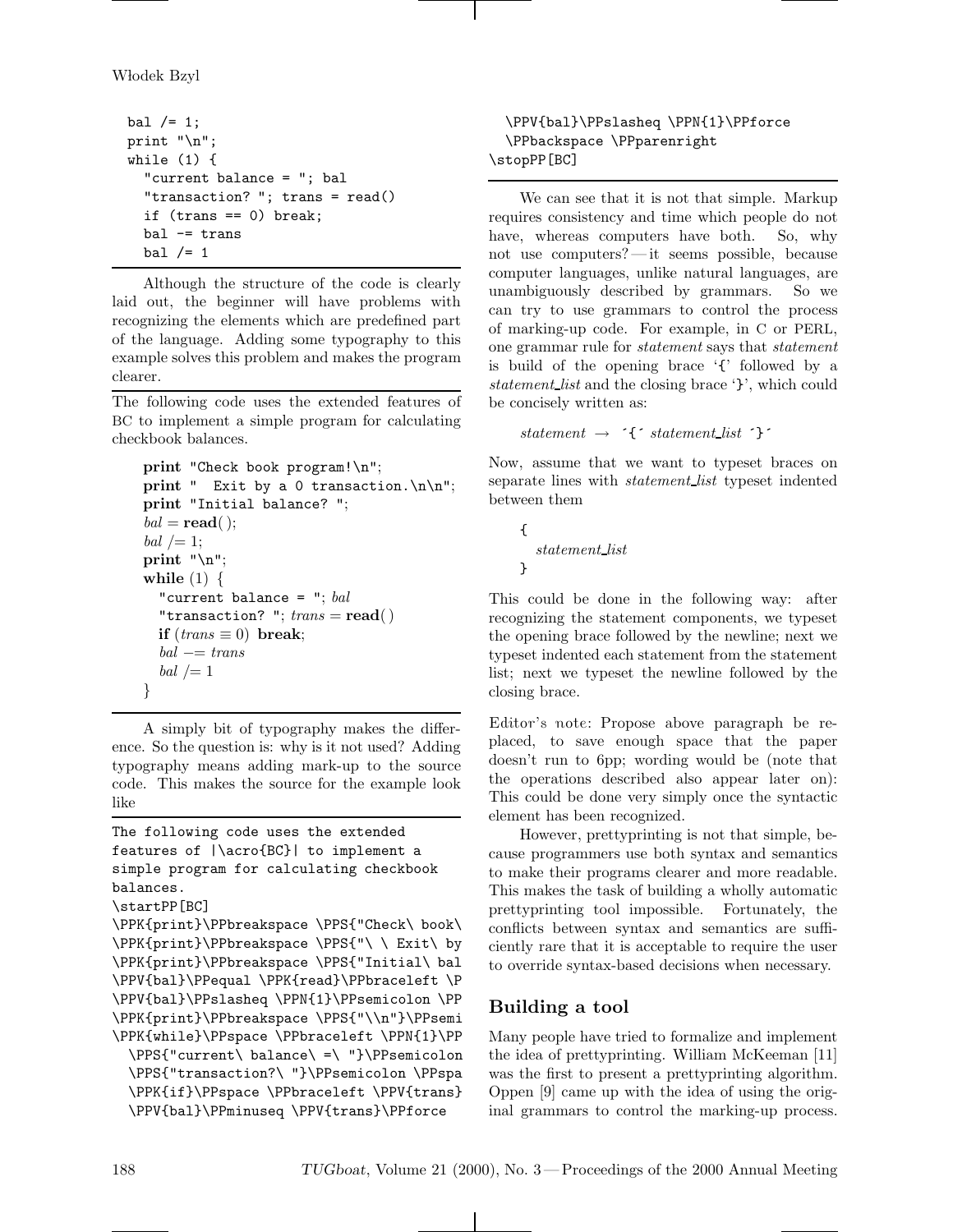Knuth's [3, 12] approach is based on his so-called 'format primitives' listed below.

| indent     | indent the next line one more notch |
|------------|-------------------------------------|
| outdent    | indent the next line one less notch |
| optbreak   | optional line break                 |
| backspace  | backspace one notch                 |
| breakspace | optional break or space             |
| force      | force line break                    |
| bigforce   | force line break and                |
|            | a little extra vertical space       |
| noindent   | no indentation                      |
|            |                                     |

Spacing in expressions is inherited from the T<sub>E</sub>X mathematical mode.

Knuth does not use the original PASCAL or C grammars to derive prettyprinting grammars. For each language, a specially designed and optimized context sensitive grammar is created. These grammars do not describe reference languages, which means that some pieces of correct code would not be prettyprinted and incorrect code would be prettyprinted. Markup is done by manually built parsers. Using parsers for building prettyprinters is a double-edged sword: comments are lost during parsing, and while prettyprinting they have to be put back. Knuth's tools recover comments too.

The main difficulty with Knuth's approach lies in creating prettyprinting grammars. So far only two such nontrivial grammars have been created. It took 10 years for the prettyprinting C grammar to evolve. Therefore, I think that the Oppen's idea of enhancing the original grammars is easier to implement.

For example, look at the rule for *statement* above and assume, that we want to typeset statement list indented within braces. The following rule will do:

## *statement* → ´{´ *indent force statement list force backspace* ´}´ *outdent force*

This reads as follows: print the opening brace { and prepare to *indent* following lines; next break the line with *force* and typeset *statement list*; now, break the line again with *force*, *backspace* and print the closing brace }; finally, remove with *outdent* the indentation for the following lines and *force* the line break again.

Combining the ideas above I designed a prettyprinting tool named pp which works as a preprocessor for TEX.



It is also possible to typeset code verbatim simply typesetting as it used to be.



### **Examples**

There are many computer languages in use nowadays. Some of them I use on a day to day basis, some I use occasionally, some I want to look at, and still others are used by my colleagues. Therefore I want my tool to be able to learn as many languages as possible. The current version knows how to typeset only two languages: EBNF — extended Backus-Naur formalism and BC — the language of the binary calculator (a tool available on every UNIX system), because it is still being developed.

Someone said "One picture is worth one thousand of words," so I want to end up with two pieces of prettyprinted code. Because there is no general agreement how to typeset computer documents, as opposed to mathematical ones, some readers may like these examples and others not. Moreover, mathematicians, have a well developed notation which is supported by suitable fonts. This may explain why these examples are not as clear and readable as they could be.

Source: Ken Arnold, James Gosling. "The Java Programming Language." Addison Wesley Longman, Inc. 1996.

Consider the two groups of productions:

$$
Field Declaration \rightarrow {FieldModifiers} * Type
$$
\n
$$
Variable Declarations
$$
\n
$$
;
$$
\n
$$
FieldModifiers \rightarrow FieldModifier
$$
\n
$$
| FieldModifiers FieldModifier
$$
\n
$$
;
$$
\n
$$
FieldModifier \rightarrow \text{ keywords common for field and method}
$$
\n
$$
| \text{ transient } | \text{ volatile}
$$
\n
$$
;
$$
\n
$$
Add: \text{WE} \rightarrow \text{EVALU} \cup \text{EVALU}
$$

*MethodHeader* → {*MethodModifiers*}∗ *ResultType MethodDeclarator* {*Throws*}∗ ; *MethodModifiers* → *MethodModifier* | *MethodModifiers MethodModifier* ;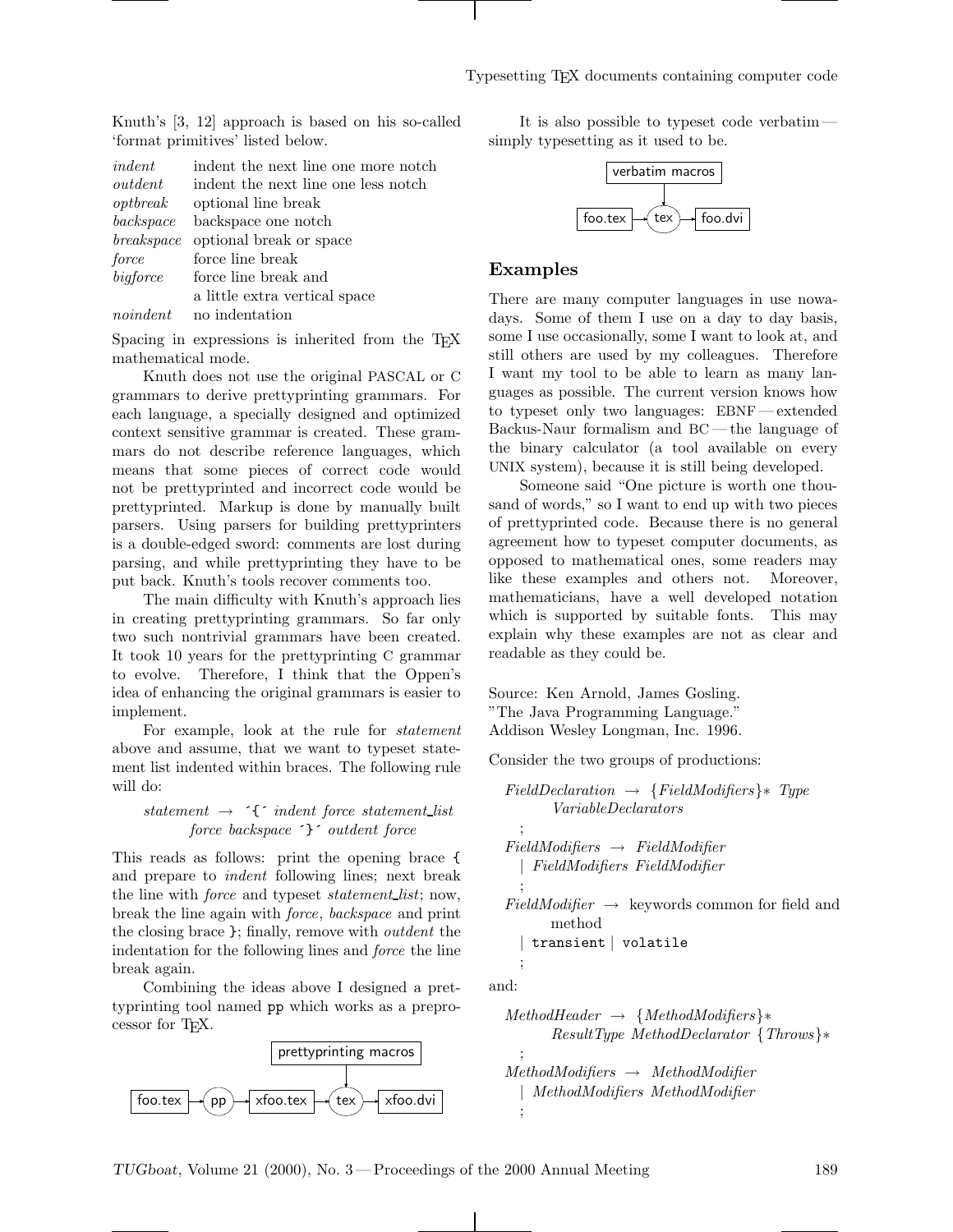Włodek Bzyl

```
MethodModifier \rightarrow keywords common for field
      and method
  | abstract | native | synchronized
  ;
```
where common keywords consists of: public, protected, private, final, static.

Source: Philip A. Nelson. LIBMATH.B.

The arbitrary precision math library for the BC calculator.

To compute exponential we use the fact that  $e^x =$  $(e^{x/2})^2$ . When *x* is small enough, we use the series:  $e^x = 1 + x + x^2/2! + x^3/3! + \ldots$ 

 $scale = 20;$ **define**  $e(x)$  { **auto** *a*, *d*, *e*, *f* , *i*, *m*, *n*, *v*, *z*  $\blacktriangleright$  *a* — holds  $x^y$  of  $x^y/y!$  $\blacktriangleright$  *d* — holds *y*!  $\blacktriangleright$  *e* — is the value  $x^y/y!$  $\blacktriangleright$  *v* — is the sum of the *e*'s  $\blacktriangleright$  *f* — number of times *x* was divided by 2.  $\blacktriangleright\,$   $m$  — is 1 if  $x$  was minus.  $\blacktriangleright$  *i* — iteration count.  $\blacktriangleright$  *n* — the scale to compute the sum.  $\blacktriangleright$  *z* — orignal scale.  $\blacktriangleright$  Check the sign of x. **if**  $(x < 0)$  {  $m = 1$ ;  $x = -x$ } ▶ Precondition *x*. *z* = *scale*;  $n = 6 + z + .44 * x;$  $scale = scale(x) + 1;$ **while**  $(x > 1)$  {  $f \neq 1$ ;  $x \neq 2$ ; *scale*  $\neq 1$ ; }  $\blacktriangleright$  Initialize the variables.  $scale = n$ ;  $v = 1 + x$  $a = x$  $d=1$ **for**  $(i = 2; 1; i++)$  {  $e = (a \cdot x) / (d \cdot x) = i$ **if**  $(e \equiv 0)$  { **if**  $(f > 0)$  while  $(f --)$   $v = v * v$ ; *scale* = *z* **if**  $(m)$  **return**  $(1/v)$ ; **return**  $(v/1)$ ; } *v* += *e* }

}

Define the logarithm function.

**define**  $l(x)$  { **auto** *e*, *f* , *i*, *m*, *n*, *v*, *z* ▶ Return something for the special case. **if**  $(x \le 0)$  **return**  $((1 - 10^{\circ} scale)/1)$  $\blacktriangleright$  Precondition *x* to make  $.5 < x < 2.0$ .  $z = scale$ ;  $scale = 6 + scale$ ;  $f = 2$ ;  $i = 0$ ; ▶ For large numbers. while  $(x \geq 2)$  {  $f * = 2; x = sqrt(x);$ }  $\blacktriangleright$  For small numbers. **while**  $(x \leq .5)$  {  $f * = 2; x = sqrt(x);$ }  $\triangleright$  Set up the loop.  $v = n = (x - 1)/(x + 1)$  $m = n * n$  $\blacktriangleright$  Sum the series. **while**  $(x < 2)$  {  $e = (n \cdot m)/i$ **if**  $(e \equiv 0)$  {  $v = f * v$ *scale* = *z* **return** (*v/*1) } *v* += *e* } }

The sin function uses the standard series:  $\sin(x) = x - x^3/3! + x^5/5! - x^7/7! + \dots$ 

**define**  $s(x)$  { **auto** *e*, *i*, *m*, *n*, *s*, *v*, *z* ▶ Precondition *x*. *z* = *scale*  $scale = 1.1 * z + 2;$  $v = a(1)$ **if**  $(x < 0)$  {  $m=1$ ;  $x = -x$ ; }  $scale = 0$  $n = (x/v + 2)/4$  $x = x - 4 * n * v$ **if**  $(n \% 2) x = -x$ ▶ Do the loop.  $scale = z + 2;$  $v = e = x$ *s* = −*x* ∗ *x*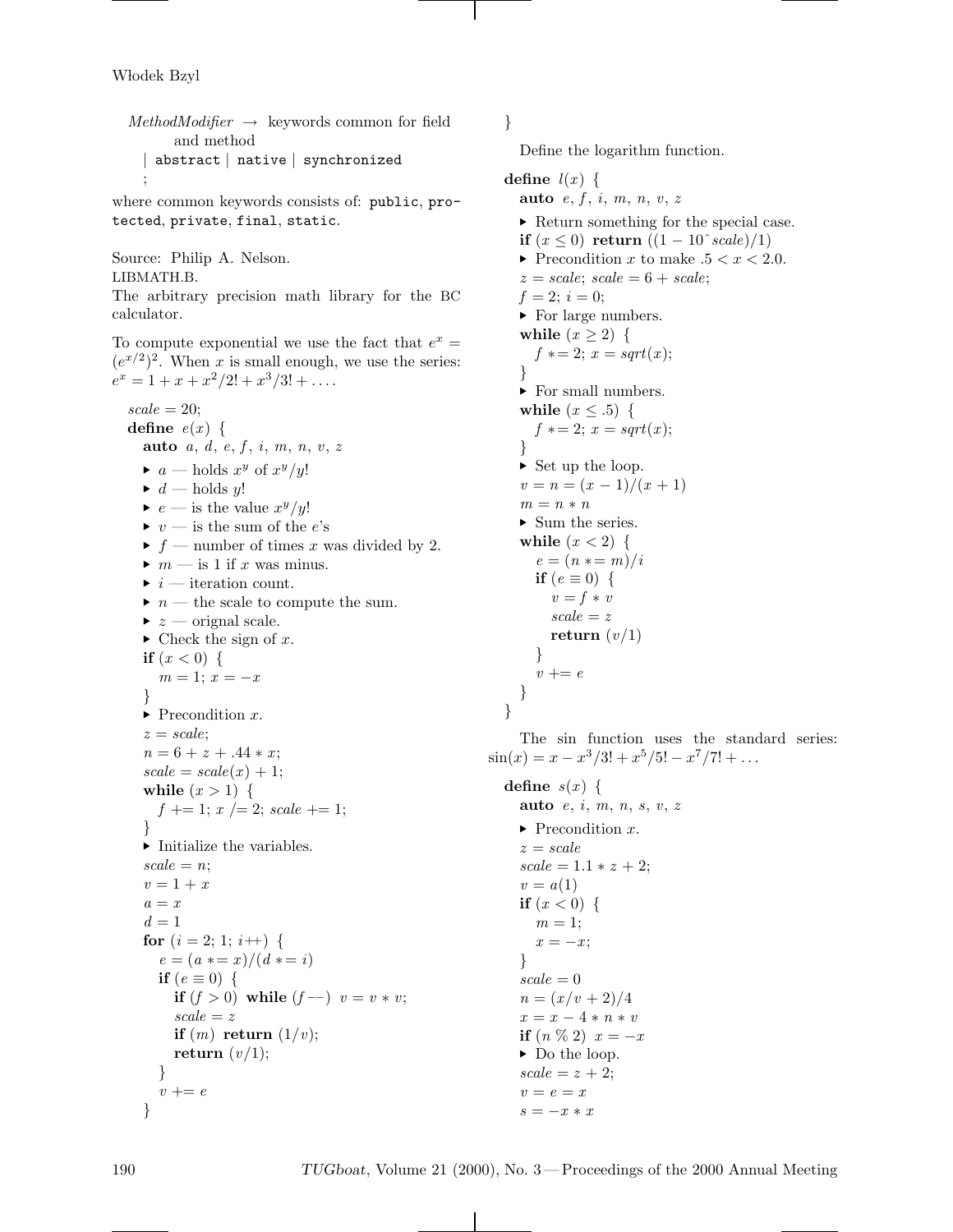for 
$$
(i = 3; 1; i += 2)
$$
 {  
\n $e * = s/(i * (i - 1))$   
\nif  $(e = 0)$  {  
\nscale = z  
\nif  $(m)$  return  $(-v/1)$ ;  
\nreturn  $(v/1)$ ;  
\n}  
\n $v += e$ 

For arctan we use the formula:  $arctan(x) =$  $\arctan(c) + \arctan((x-c)/(1+xc))$  for small *c* (0.2) here). For  $x \leq 0.2$ , use the series:  $arctan(x) =$  $x - x^3/3 + x^5/5 - x^7/7 + \ldots$ 

**define**  $a(x) \{$ 

- **auto** *a*, *e*, *f* , *i*, *m*, *n*, *s*, *v*, *z*
- $\blacktriangleright$  *a* is the value of *a* (0.2) if it is needed.
- $\blacktriangleright$  *f* is the value to multiply by *a* in the return.
- *► e* is the value of the current term in the series.
- $\triangleright$  *v* is the accumulated value of the series.
- $\blacktriangleright$  *m* is 1 or  $-1$  depending on  $x$  ( $-x \to -1$ );
- $\blacktriangleright$  results are divided by *m*.
- $\triangleright$  *i* is the denominator value for series element.
- $\blacktriangleright$  *n* is the numerator value for the series element.
- *s* is −*x* · *x*.

```
▶ z is the saved user's scale.
m=1;
► Negative x?
if (x < 0) \{m = -1; x = -x;
}
\blacktriangleright Special case and for fast answers
if (x \equiv 1) \{if (scale \leq 25) return
            (.7853981633974483096156608/m)
}
if (x \equiv .2) {
  if (scale \leq 25) return
            (.1973955598498807583700497/m)
}
\blacktriangleright Save the scale.
z = scale;
 Note: a and f are known to be zero due to
     being auto vars. Calculate arctan of a
     known number.
if (x > .2) \{scale = z + 5; a = a(.2);}
▶ Precondition x.
scale = z + 3;
```

```
while (x > .2) {
    f \neq 1; x = (x - .2)/(1 + x * .2);
  }
  \blacktriangleright Initialize the series.
  v = n = x;
  s = -x * x;► Calculate the series.
  for (i = 3; 1; i += 2) {
     e = (n \cdot s) / i;if (e \equiv 0) {
       scale = zreturn ((f * a + v)/m);}
     v \neq e}
}
```
### **References**

- [1] Blashek, Günter and Johannes Sametinger. "User-Adaptable prettyprinting." *Software — Practice & Experience* **19** (July 1989).
- [2] Gärtner, Felix. 1998. *The PretzelBook*. Available online as part of the PRETZEL distribution, in directory ~gaertner/pretzel at www.iti.informatik.th-darmstadt.de
- [3] Knuth, Donald E. 1983. "The WEB System of Structured Documentation." Computer Science Report 980. Stanford University. Available online as part of the WEB distribution, in file ~web/doc/webman.tex at ftp.dante.de.
- [4] Knuth, Donald E. "Literate Programming", *The Computer Journal* **<sup>27</sup>** (1984). pp. 97–111.
- [5] Knuth, Donald E. 1986. "How to read <sup>a</sup> WEB." Appeared in *Computers & Typesetting*, Volume B. Addison-Wesley.
- [6] Knuth, Donald E. 1992. *Literate Programming*. Center for the Study of Language and Information Leleand Stanford Junior University.
- [7] Knuth, Donald E. 1999. *Digital Typography*. Center for the Study of Language and Information Leleand Stanford Junior University.
- [8] Naur, Peter [ed.] et al. "Report on the algorithmic language ALGOL 60." *Communications of the ACM* **<sup>3</sup>** (May 1960). pp. 299–314.
- [9] Oppen, Derek C. "Prettyprinting." *ACM Transactions on Programming Languages & Systems* **2** (1980). pp. 465–483.
- [10] Ramsey, Norman. 1988. "A SPIDER user's guide." Technical Report, Princeton